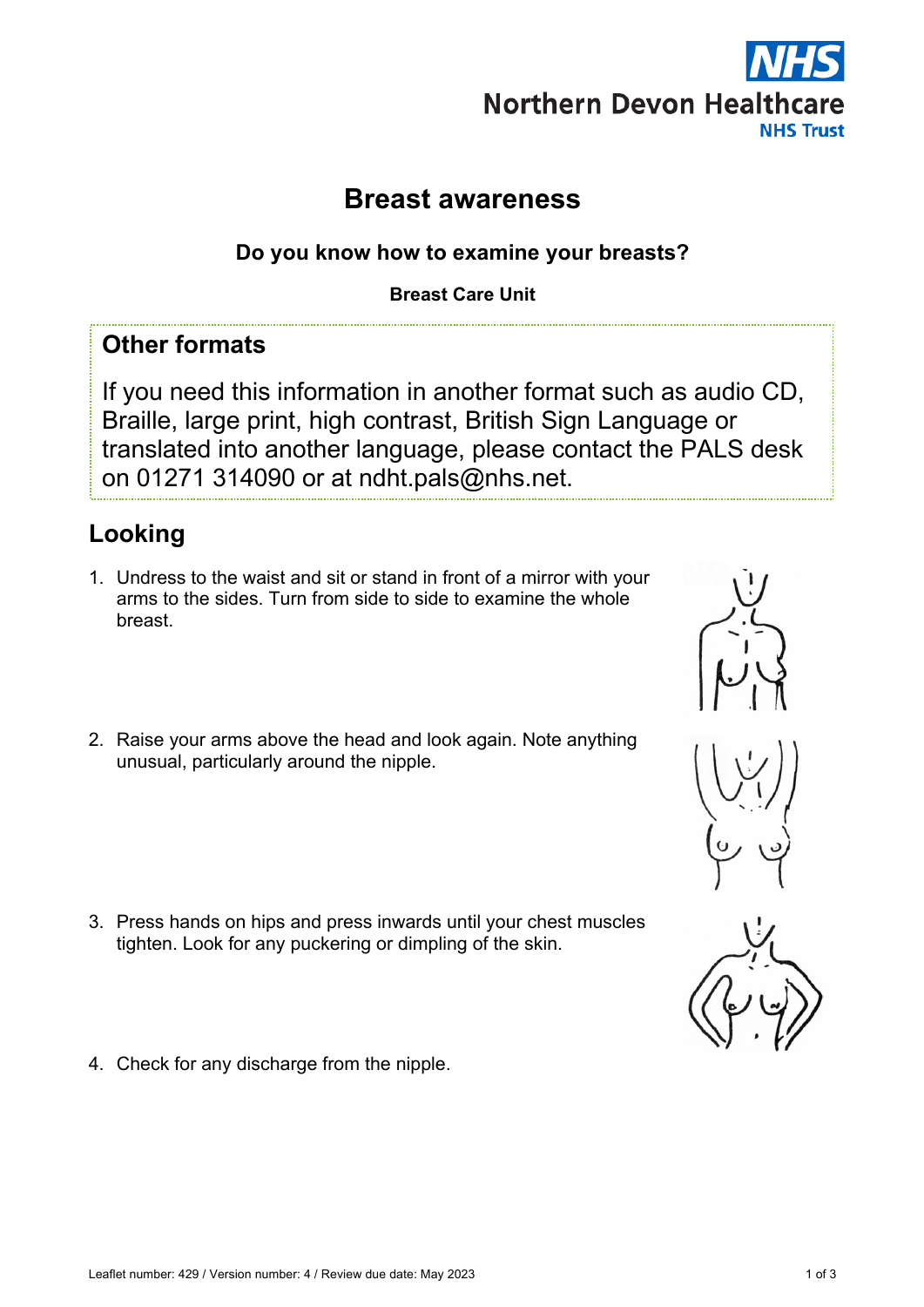## **Feeling**

- 1. Lie on your bed with your head on a pillow and a folded towel under your left shoulder. Use the right hand to examine the left breast.
- 2. Keep the fingers together and use the flat of the fingers not tips.

- 3. Press the breasts gently but firmly feeling for any unusual lump or thickening. Examine in a spiral beginning around the nipple and working outwards. Feel every part of the breast.
- 4. Finish by feeling the tail of the breast moving the examining fingers up towards the armpit. Now repeat using the left hand to examine the right breast.

### **When to check**

Check your breasts every month just after your period. If you do not have periods, choose a day which you will remember such as the first of the month.

## **What to check for**

Remember you are looking for any change in your breasts which is unusual for you.

#### **The first time you make the examination, note:**

- 1. The normal size and shape of your breasts.
- 2. The normal position and appearance of your nipples.
- 3. The normal feel of your breasts.